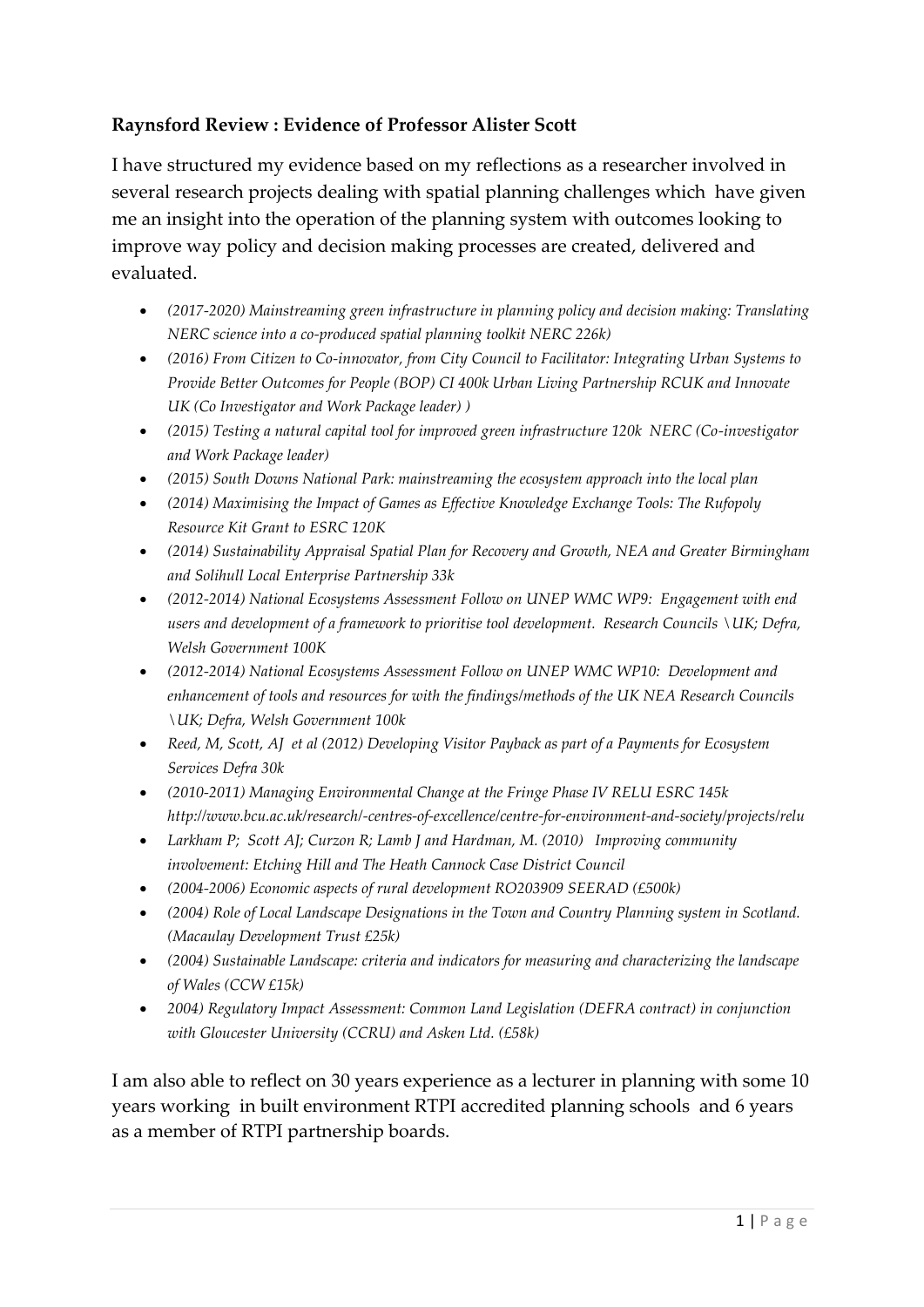As a chartered planner myself (MRTPI) this gives me the experience to offer reflective thoughts on the current direction of planning in both academic and policy/practice terms and why there needs to be a fundamental rethink. My evidence is structured around the following core themes which impact directly on your terms of reference

Some of my arguments have already been rehearsed in my submission to the house of Lords Built environment inquiry into the operation of the planning system<sup>1</sup> and I recommend that these are incorporated into your analysis. As far as possible I have referenced my own work and outputs to evidence my thoughts.

- 1. The lack of a coherent vision for the kind of place we want to see
- 2. The disintegrated nature of planning policy and decision making.
- 3. Where has strategic planning gone
- 4. Poor use of decision support tools.

# **1. The lack of a vision for planning and the disconnect between academic theory and practice.**

What does a successful planning system look like and what kind of society and places are we trying to create? These questions are not just academic navel gazing and represent a major void in uniting planning theory, policy and practice across the built and natural environment which hinders and distracts agencies working together on a shared mission based on a set of shared values (UKNEAFO 2014)<sup>2</sup> . The repercussions are serious as planning then becomes disjointed and manipulated to fit other agendas rather than having its own direction which others buy into. This has happened with the way planning has been slotted into housing and economic growth agendas with profound negative impacts on social and environmental justice<sup>3</sup>. These core concepts in planning have effectively disappeared from much contemporary planning discourse. Compare this with the bold and exciting visions of the founding fathers of planning who had an overarching vision which significantly was rooted in interdisciplinary thinking where health, quality of life, green space, equity housing, services and economy all combined to optimise

<sup>1</sup> <http://www.parliament.uk/documents/lords-committees/built-environment/Combined-evidence-volume.pdf> see page 1660ff

<sup>&</sup>lt;sup>2</sup> UKNEAFO,(2014) UK National Ecosystem Assessment Follow on: Synthesis of the Key Findings, UNEP-WCMC,LWEC, U[K http://uknea.unep-wcmc.org/LinkClick.aspx?fileticket=5L6%2fu%2b%2frKKA%3d&tabid=82](http://uknea.unep-wcmc.org/LinkClick.aspx?fileticket=5L6%2fu%2b%2frKKA%3d&tabid=82)

<sup>&</sup>lt;sup>3</sup> Scott (2015) The Disintegration of the Housing Debate Adjacent Government January 2015 1-3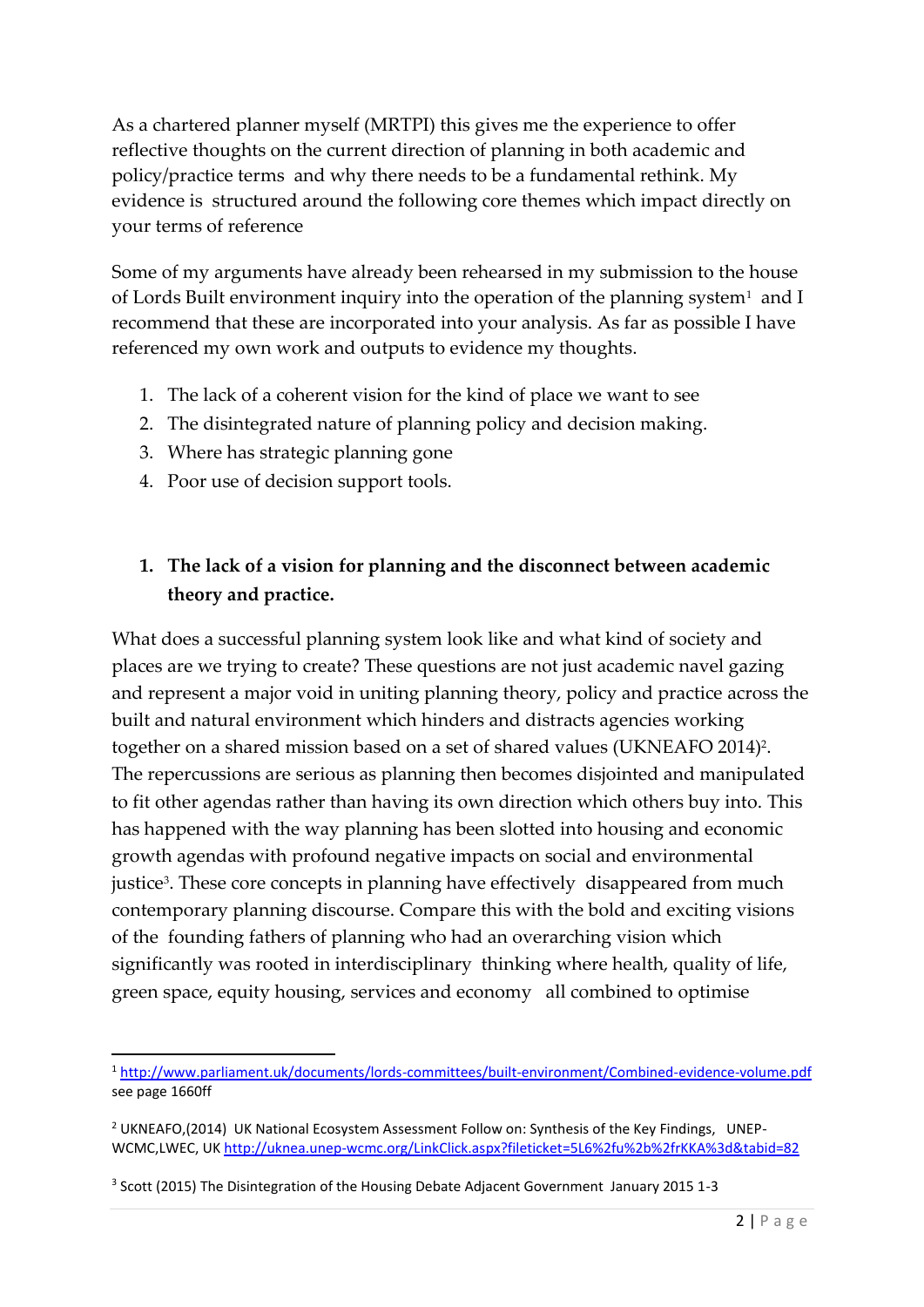societal benefits (Adams and Scott 2013<sup>4</sup> ). Such vision led planning as championed by Howard and others is conspicuously absent these days as planning becomes subsumed under the umbrella of the latest industrial strategy or housing requirement. It becomes disjointed and fragmented and crucially reactive rather than shaping such strategies.

However, where bold visons have been developed we can see meaningful and exciting progress. So for example Plymouth Local Plan 2016 was presented within a bold vision of place to act as a conduit to synthesize and synchronise over 100 other strategies to help deliver a shared vision that the people of Plymouth have bought into<sup>5</sup> . Equally the South Downs national park has embarked on its own vision as evidenced through its management plan which has then given rise to a series of ecosystem science led plans including the local plan<sup>6</sup>.

My own observations is that planning has a crisis of identity rooted in deep insecurity partly in response to the failed tower block experiments of the 1970s where a bold plan of community and neighbourhoods was socially engineered and delivered but with perverse negative outcomes. This resulted in a reluctance to advance further visions preferring instead to work at the margins of other areas and priorities which indirectly has led to its marginalisation as a discipline and arguably a profession. Also planning as a profession has been attacked by those in government and industry as restrictive and even as the enemy of enterprise. Such negativity can easily lead to a crisis of confidence and few leap to planning's defence. Today the visibility of planning and planners in driving societal agendas is woeful and should be a source of major concern given the pace and scale of changes that are occurring (Adams and Scott, 2013<sup>7</sup> ).

The marginalization of planning has not been helped by academics who have pursued their own specialist research agendas driven by research assessment exercises rather than help shape practice. Here the lack of attention as to how to

<sup>4</sup> Adams D and Scott AJ (2013) In Search of Positive Planning, Town and Country Planning February 2013; 88- 91

<sup>5</sup> Barnard 2016 The value of the Plan : keynote presentation given to Annual RTPI conference June 2016 [http://api.ning.com/files/hbjtvQvq-](http://api.ning.com/files/hbjtvQvq-mFCDor7KHeUTRMKS77nkHDlNHPHTmGNcxfsUxmzQYis0YADLdvyO0KEF9hwHF5JTztY0pi1WXUvmnkPuz--hivf/PaulBarnard10.30.pdf)

[mFCDor7KHeUTRMKS77nkHDlNHPHTmGNcxfsUxmzQYis0YADLdvyO0KEF9hwHF5JTztY0pi1WXUvmnkPuz-](http://api.ning.com/files/hbjtvQvq-mFCDor7KHeUTRMKS77nkHDlNHPHTmGNcxfsUxmzQYis0YADLdvyO0KEF9hwHF5JTztY0pi1WXUvmnkPuz--hivf/PaulBarnard10.30.pdf) [hivf/PaulBarnard10.30.pdf](http://api.ning.com/files/hbjtvQvq-mFCDor7KHeUTRMKS77nkHDlNHPHTmGNcxfsUxmzQYis0YADLdvyO0KEF9hwHF5JTztY0pi1WXUvmnkPuz--hivf/PaulBarnard10.30.pdf)

<sup>6</sup> Scott, AJ; Carter C., Hardman, M. , Grayson, N. and Slaney T (2018) Mainstreaming ecosystem science in spatial planning practice: exploiting a hybrid opportunity space Land Use Policy [https://authors.elsevier.com/sd/article/S0264-8377\(16\)30642-1](https://authors.elsevier.com/sd/article/S0264-8377(16)30642-1)

 $<sup>7</sup>$  Ibid 4</sup>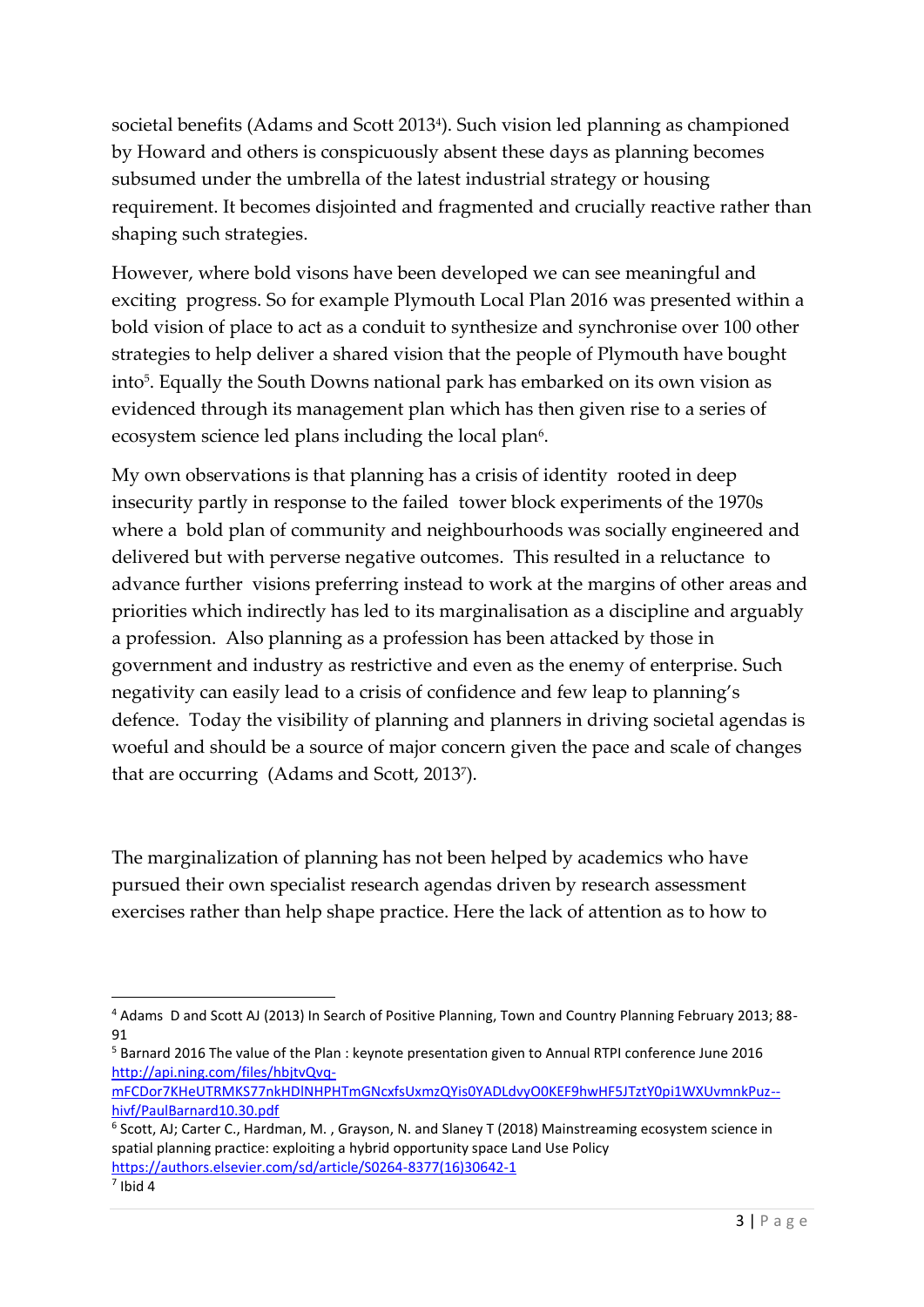operationalise spatial planning is most evident (Scott et al., 2013<sup>8</sup> ). The more holistic thinking upon which planning was founded appears to have retreated; ironically at a time when research agendas are now stressing the need for interdisciplinary approaches (Scott et al, 2018<sup>9</sup>).

## **Recommendation:**

In the past there were bold visions that were developed by key individuals. I would argue that we need is a vision of planning and places that unite those involved in planning in ALL its aspects. Starting with a shared concept of placemaking and building better places we co-design a more inclusive vision that goes beyond the normal and gets people thinking about quality, viability, equity, diversity, productivity, capability and connectivity as guiding principles. This is not about any one aspect of planning but more of its integration, interdependencies and relationships. However before we can do that we need to overcome the disintegrated nature of planning.

# **2. Disintegrated planning**

"The planning system is not fit for purpose" is a common refrain among successive governments and some developer-led agencies. This then leads to a series of incremental policy and legislative interventions to try and improve it. However, the problem with such thinking and actions is that they are not based on the full diagnostics of what is actually wrong (ULB, 2017)<sup>10</sup>. So whilst we can all readily observe delays in the planning system and a serious undersupply of housing as symptoms of a wider malaise, the interventions have been symptom-driven in isolation rather than focussed on the key drivers and pressures that actually generate the symptoms in the first place (see figure 1).

This is compounded by the multiple scales at which these interventions are applied with potential disconnects and conflicts (Scott 2013<sup>11</sup>). For example, government proposals at national, regional and local can conflict over the current

<sup>8</sup> Scott, A.J., Carter, C.E., Larkham, P., Reed, M., Morton, N., Waters, R., Adams, D., Collier, D., Crean, C., Curzon, R., Forster, R., Gibbs, P., Grayson, N., Hardman, M., Hearle, A., Jarvis, D., Kennet, M. Leach, K., Middleton, M., Schiessel, N., Stonyer, B., Coles, R. (2013) Disintegrated Development at the Rural Urban Fringe Disintegrated Scott (2011) : Re-connecting spatial planning theory and practice Progress in Planning 83 1-52 <sup>9</sup> Scott, AJ; Carter C., Hardman, M., Grayson, N. and Slaney T (2018) Mainstreaming ecosystem science in spatial planning practice: exploiting a hybrid opportunity space Land Use Policy [https://authors.elsevier.com/sd/article/S0264-8377\(16\)30642-1](https://authors.elsevier.com/sd/article/S0264-8377(16)30642-1)

<sup>&</sup>lt;sup>10</sup> Urban Living Birmingham Projec[t https://www.birmingham.ac.uk/schools/business/research/research](https://www.birmingham.ac.uk/schools/business/research/research-projects/urban-living-birmingham-project.aspx)[projects/urban-living-birmingham-project.aspx](https://www.birmingham.ac.uk/schools/business/research/research-projects/urban-living-birmingham-project.aspx) see als[o https://www.birmingham.ac.uk/Documents/college](https://www.birmingham.ac.uk/Documents/college-social-sciences/business/research/city-redi/ULB-Summary-For-AnalystFEST-PDF-241KB.pdf)[social-sciences/business/research/city-redi/ULB-Summary-For-AnalystFEST-PDF-241KB.pdf](https://www.birmingham.ac.uk/Documents/college-social-sciences/business/research/city-redi/ULB-Summary-For-AnalystFEST-PDF-241KB.pdf)

<sup>&</sup>lt;sup>11</sup> Scott AJ (2013) Re-thinking English Planning: Managing Conflicts and Opportunities at the Urban-Rural Fringe in Shaw K, and Blackie, J**.** (2013) eds *New Directions in Planning: Beyond Localism,* Chapter 5. University of Northumbria: Newcastle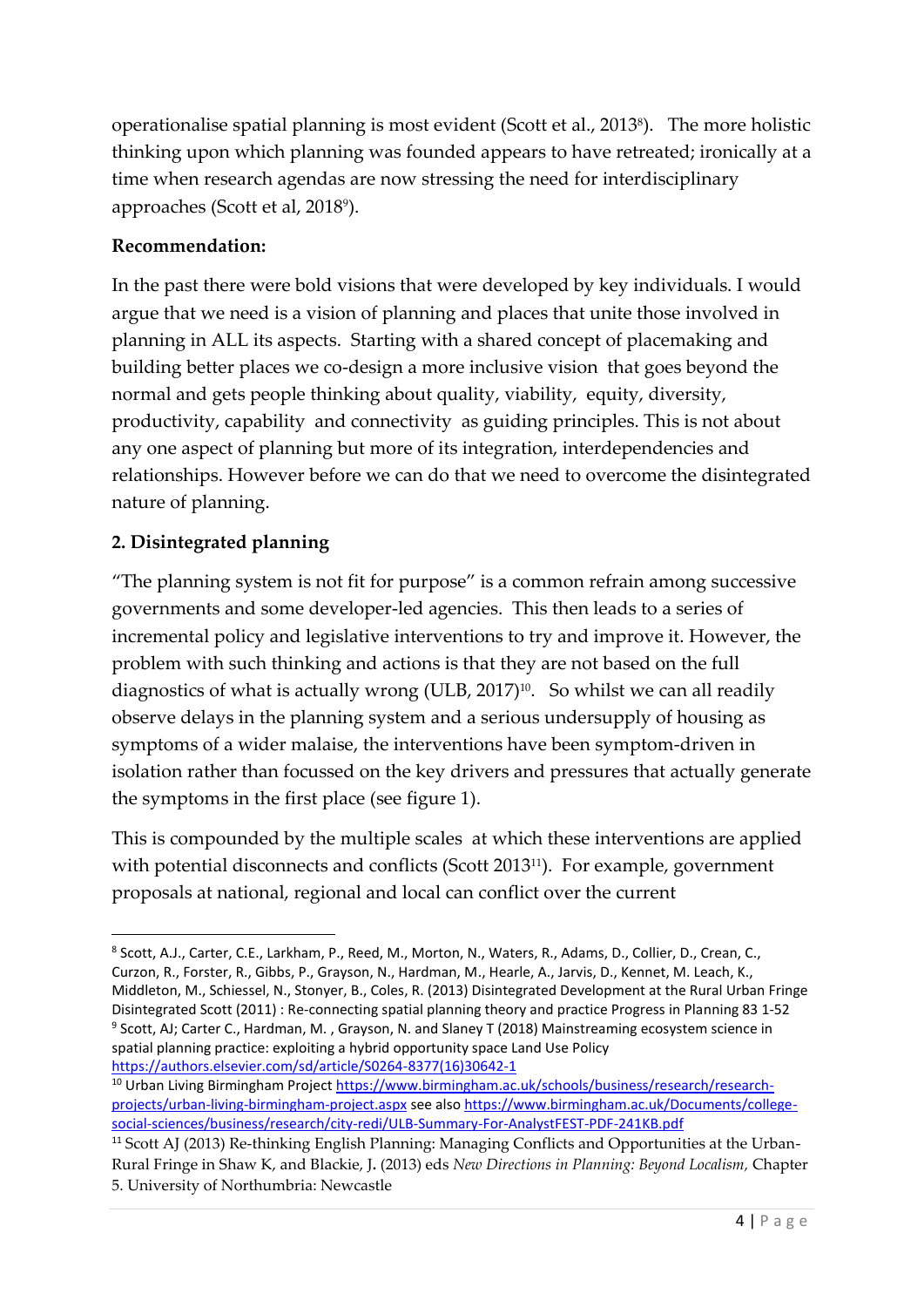operationalisation of new housing development in green belts as typified by Northumberland County Council (Dissington Garden Village Development) and Redditch Borough Council (new housing in green belt)<sup>12</sup>. It is the separate identification and treatment of the symptoms without reference to the wider ecosystem within which they sit that drives what I call disintegrated development (Scott et al 201313). This critique also extends to academia where research tends to specialise on specific areas of planning rather than look at the wider picture. It is here that social-ecological systems thinking can offer useful insights (Scott et al., 201814). Building on the ULB work there is a case for a wider review of planning as part of the built and natural environmental jigsaw informed by the vision that we currently lack (see section 1 above).



Figure 1: Disintegrated Development. Scott et al 2013: p5

The concept of disintegrated development was promulgated to characterise the state of planning in the rural urban fringe (Figure 1). This contested and messy space is located theoretically and spatially at the intersection of urban and rural domains each with different landuses, governance, tools, designations and theory operating simultaneously in the same geographic space. Crucially different specialist gatekeepers control the information and evidence that is acceptable to them and thus

 $12$  Ibid 11

 $13$  Ibid 8

 $14$  Ibid 6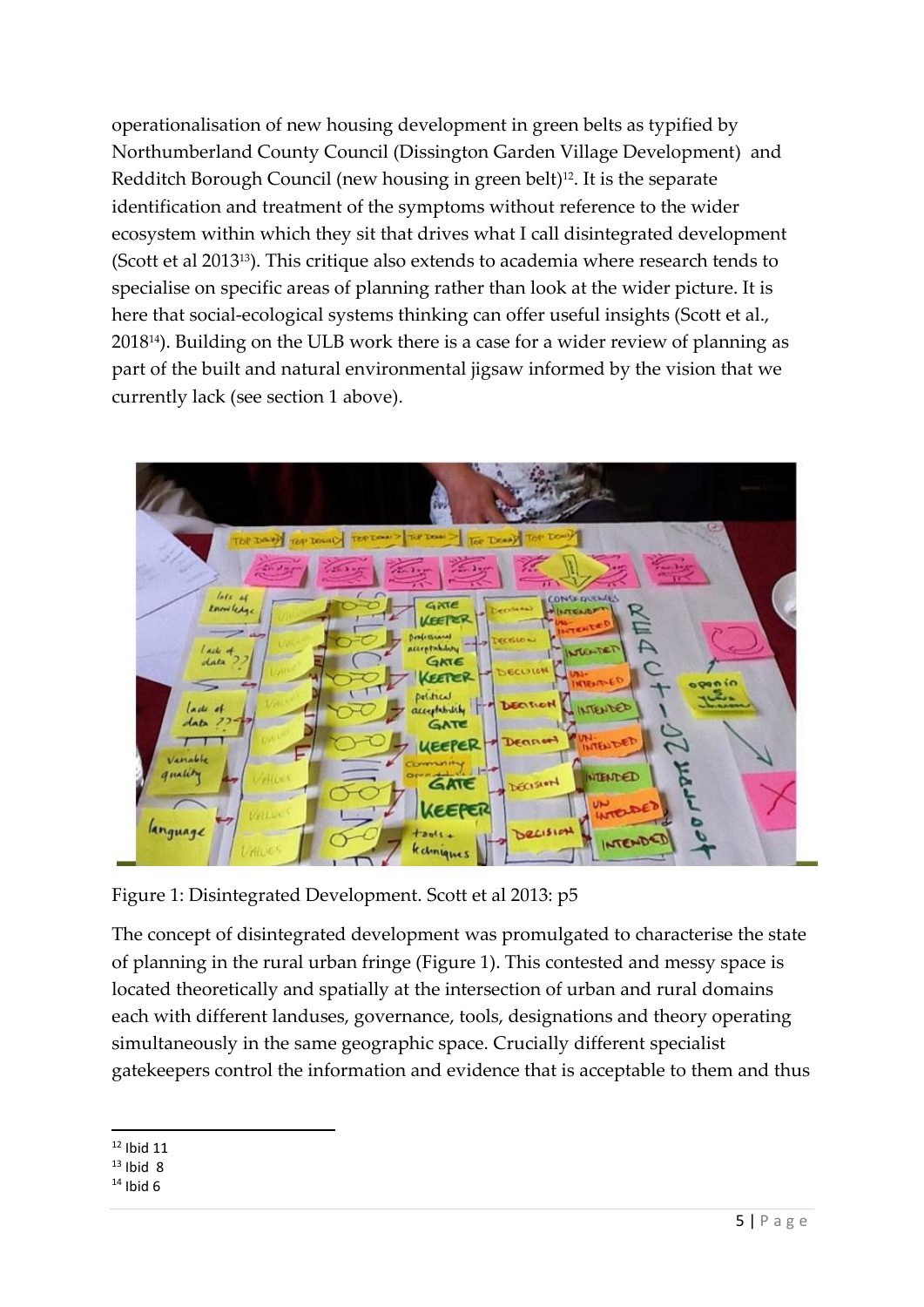have different evidence based policy responses<sup>15</sup>. This then results in different decisions which cumulatively may result in chaos, conflicting policies and perverse outcomes (Scott et al 201316).

The current devolution agenda is adding to this disintegration with combined authorities and city deals developing their own bespoke governance arrangements in order to tap into central government support monies. Under the guise of localism there is something deeply unsettling when the structures are largely determined by central government with areas chasing the money. What this generates is am ap of England that is deeply inconsistent with different functions ascribed to different areas leading to a confused picture of governance and where perverse outcomes are highly likely<sup>17</sup>.

Our research on the rural urban fringe<sup>18</sup> uniquely comprised an interdisciplinary project team across a range of academic , policy and practice partners who operate in these spaces. Drawing from their combined experience and expertise a series of cross cutting themes (connections, long termism and values with the addition of equity) were identified from the intersection of spatial planning and ecosystem approach paradigms to provide a more interdisciplinary lens help integrate the evidence bases and information flows to improve resulting decisions<sup>19</sup>. Such thinking lay at the heart of the Urban Living Birmingham project (ULB, 201720).

The approach was part and parcel of a wider endemic problem in the design, delivery and evaluation of planning where such silos and institutional myopia hinder effective interventions (Scott et al 2004<sup>21</sup>; see also Kerslake 2014<sup>22</sup>). Whilst organisational change can help address, this the current swathe of change rarely considers such goals and certainly does not invest in the necessary resources, capacity building and behaviour change that is required. Indeed, often such changes

 $15$  This is exacerbated by the creation of additional forms of governance with narrow remits so for example we see the creation of local nature partnerships (environment) and local enterprise partnerships (economy)  $16$  Ibid 8

<sup>&</sup>lt;sup>17</sup> Exposing the illusion of devolutio[n https://criticalurbanists.wordpress.com/2015/01/20/exposing-the](https://criticalurbanists.wordpress.com/2015/01/20/exposing-the-illusion-of-devolution-by-alister-scott-university-of-birmingham/)[illusion-of-devolution-by-alister-scott-university-of-birmingham/](https://criticalurbanists.wordpress.com/2015/01/20/exposing-the-illusion-of-devolution-by-alister-scott-university-of-birmingham/)

<sup>&</sup>lt;sup>18</sup> Managing environmental change at the rural urban fringe ESRC [http://www.bcu.ac.uk/research/-centres-of](http://www.bcu.ac.uk/research/-centres-of-excellence/centre-for-environment-and-society/projects/relu)[excellence/centre-for-environment-and-society/projects/relu](http://www.bcu.ac.uk/research/-centres-of-excellence/centre-for-environment-and-society/projects/relu)

<sup>&</sup>lt;sup>19</sup> This is in keeping with more recent guidance I was involved in co developing with Currie, M., Macleod, CJA; de Bruin, A.; Maynard, C., Bammer, G., Meagher, L., Scott, A.J., Reed M. and Campbell C. (2016). Working together for better outcomes: good practice for interdisciplinary researchers. Working Together for Better Outcomes, 26-27 March 2015, Edinburgh, UK, DOI:  $20$  Ibid 10

<sup>&</sup>lt;sup>21</sup> Scott A.J. Midmore P and Christie M (2004) Foot and Mouth: implications for rural restructuring in Wales. Journal of Rural Studies 20 1-14

<sup>&</sup>lt;sup>22</sup> Kerslake Review 2014 [https://www.gov.uk/government/publications/birmingham-city-councils-governance](https://www.gov.uk/government/publications/birmingham-city-councils-governance-and-organisational-capabilities-an-independent-review)[and-organisational-capabilities-an-independent-review](https://www.gov.uk/government/publications/birmingham-city-councils-governance-and-organisational-capabilities-an-independent-review)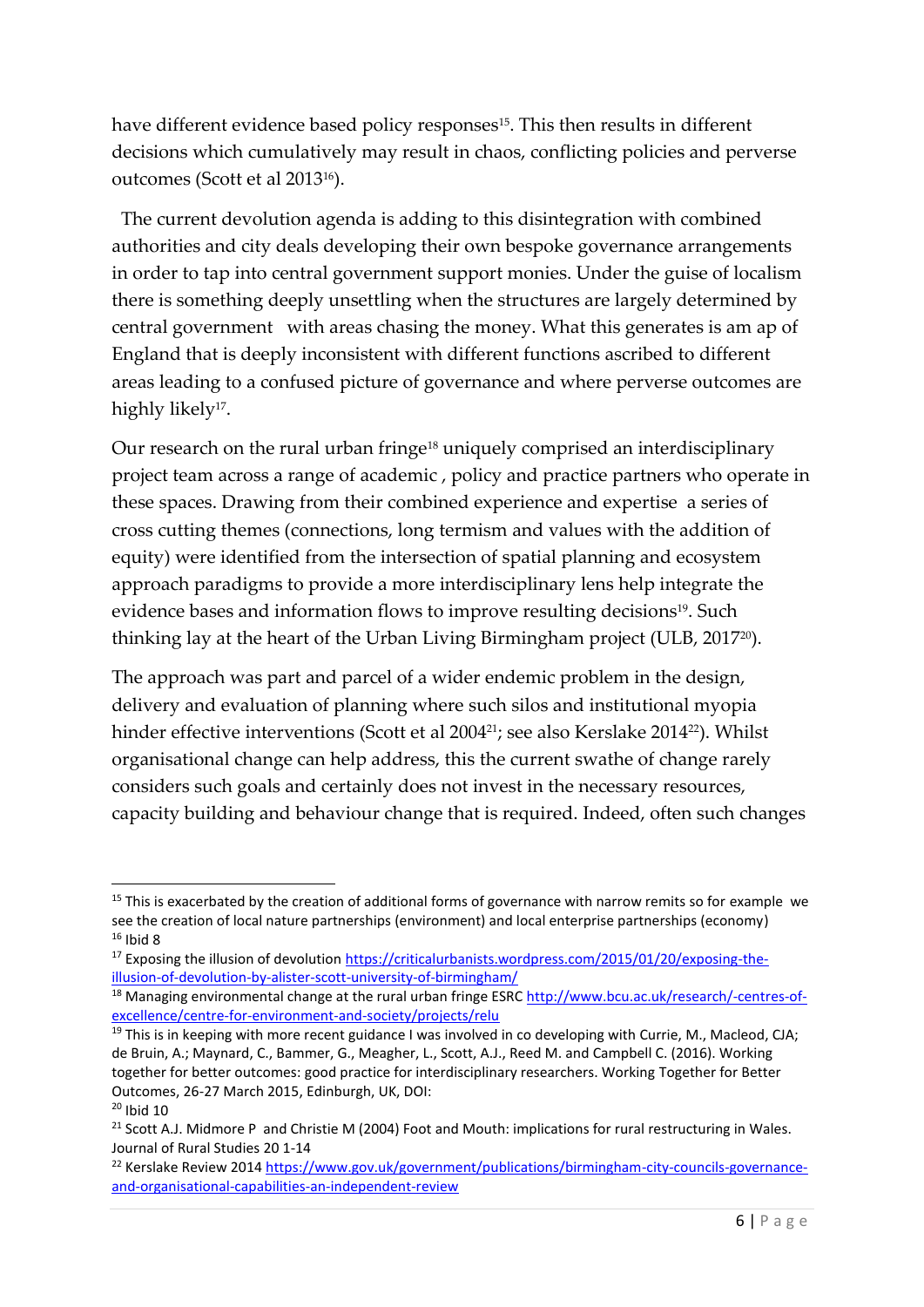result in less resources to do even more roles with performance targets and reviews still based on sectoral targets.

However, within my research experience I do sometimes come across good practice. Yet such outcomes are the exception rather than the rule and tend to be achieved in spite of the system rather than because of it. Key to this is the role of key individuals/innovators who are prepared to take risks and go outside usual comfort zones within their job roles to achieve such outcomes even in the face of opposition (Scott 201123).

Another dimension of this disintegration is the way different components of planning are seen as bolt on extras and are not effectively mainstreamed into the system (Scott et al 2014<sup>24</sup>: Scott et al 2018<sup>25</sup>). In particular the environment is poorly understood by planners (reinforced by the lack of any training in planning programmes) (Scott, 2012) <sup>26</sup>. This leads to a culture where is it seen as something extra to add into the system. This perception of environment as an outlier and as something separate to the planning system is dangerous. A similar argument can be made for the way social issues are treated within planning as marginal to the core purpose which is housing and economic growth. Such thinking inhibits nature based solutions that can help with issues of housing and industry location as well as help maximise quality of life for people in terms of where they live. The reformulation of the environment as an economic asset helps redress that balance. This is why a lot of my recent research has been predicated on exploring the synergies between the ecosystem approach and spatial planning given their hitherto disparate theories. This theoretical mainstreaming is important to help inform policy and practice too but crucially needs to be built upon hooks<sup>27</sup> and bridges<sup>28</sup> (Scott et al 2013<sup>29</sup>; Scott et al 201430; Scott et al 201831)

<sup>&</sup>lt;sup>23</sup> Scott (2011) Beyond the conventional: meeting the challenges of landscape governance within the European Landscape Convention; Journal of Environmental Management 92 (10), 2754-2762

<sup>&</sup>lt;sup>24</sup> Scott, A.J , Carter, C., Hölzinger, O., Everard, M., Raffaelli, D., Hardman, M., Glass J Leach, K., Wakeford, R., Reed, M., Grace, M., Sunderland, T., Waters, R., Corstanje, R. Grayson, N., Harris, J and Taft, A. (2014) Tools – Applications, Benefits and Linkages for Ecosystem Science (TABLES), Final Report to the UNEPWMC Research Councils UK, Welsh Government and Defra June 2014.

 $25$  Ibid 6

<sup>&</sup>lt;sup>26</sup> Scott AJ (2012) Exposing, Exploring and Navigating the built and natural divide in public policy and planning. In Practice, March Institute of Ecology and Environmental Management 20-23

 $27$  Hooks as a key policy or legislative term, duty or priority that relate to a particular user group

<sup>&</sup>lt;sup>28</sup> Bridges as a term, concept or policy priority that is used and readily understood across multiple groups and publics as translational mechanisms

 $29$  Ibid 10

<sup>30</sup> Ibid 24

 $31$  Ibid 6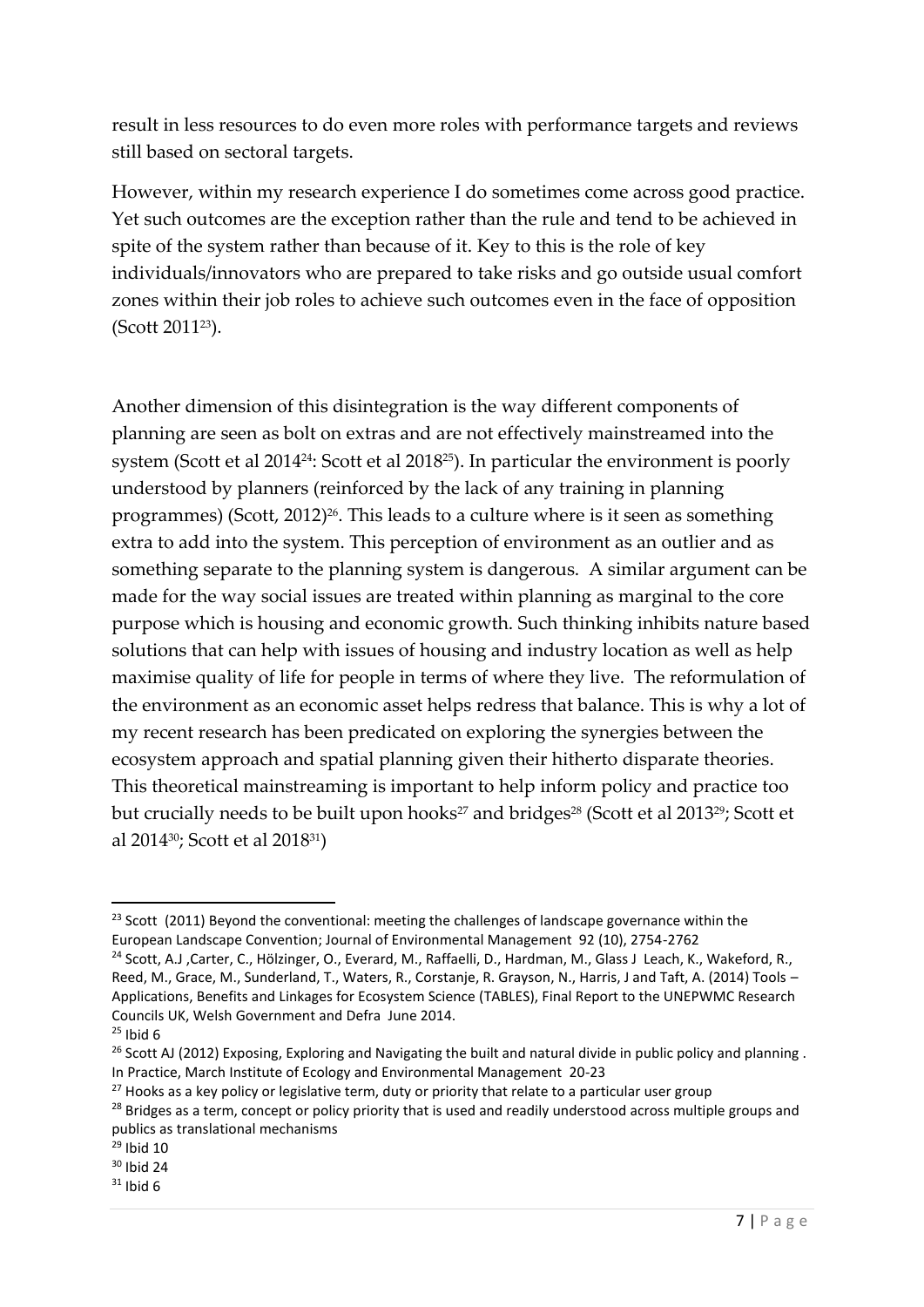So I see new schemes that try to challenge this thinking. For example, Dissington garden village<sup>32</sup> seeks to build a new community using the principles of live, learn, work and play. This kind of share vision helps put the "P" back into planning around notions of "placemaking" within an exemplar development. A similar process was observed in Carclaze<sup>33</sup> garden village development near St Austell. What was particularly inspiring here was the way the local authority, developer, agents, highways and drainage engineers were all in the same room working together on integrated solutions and working across traditional sectoral silos. This example forms part of a wider EU Interegg green infrastructure project PERFECT<sup>34</sup> exploring environmental growth in an economic context.

In my current role as a NERC knowledge exchange fellow<sup>35</sup> I have collated evidence from 20+ research projects where planned pathways to impact all aspire to inform and improve planning policy and decision making and in so doing are creating new tools. Yet it is highly significant that very few involve planners explicitly in their design and implementation with none working with councillors<sup>36</sup>. There appears to be a real gap in knowledge about the planning system and its fixed procedures and quasi judicial systems that makes the adoption and incorporation of the proposed new tools and frameworks virtually impossible. It raises a key question about why research is not more focussed on improving existing tools that comprise the systems of policy and decision making. So, there is a wider issue of how new research could help inform planning reform but is failing to do so due to a lack of understanding on both sides; RCUK need to involve more planning representation in the commissioning of research programmes to optimise potential impact and DCLG and local authorities need to work more closely with such research projects to ensure that they deliver valuable and accessible outputs that policy and practice need. Finally individual research projects principal investigators need to involve planners in their research design and delivery. This problem is compounded in my view by

<https://mainstreaminggreeninfrastructure.com/index.php>

<sup>32</sup> Dissington Garden Village proposal<http://www.dissingtonestate.co.uk/dissington-garden-village> 33West Carclaze Garden Village <http://www.westcarclaze.co.uk/>

<sup>34</sup> PERFECT<https://www.tcpa.org.uk/perfect-project>

<sup>&</sup>lt;sup>35</sup> Scott 2017 Scott, AJ (2017-2020) Mainstreaming green infrastructure in planning policy and decision making: Translating NERC science into a co-produced spatial planning toolkit NERC

<sup>&</sup>lt;sup>36</sup> Can we be smarter with green infrastructure research

[https://mainstreaminggreeninfrastructure.com/blog/posts.php?Smart\\_GI](https://mainstreaminggreeninfrastructure.com/blog/posts.php?Smart_GI)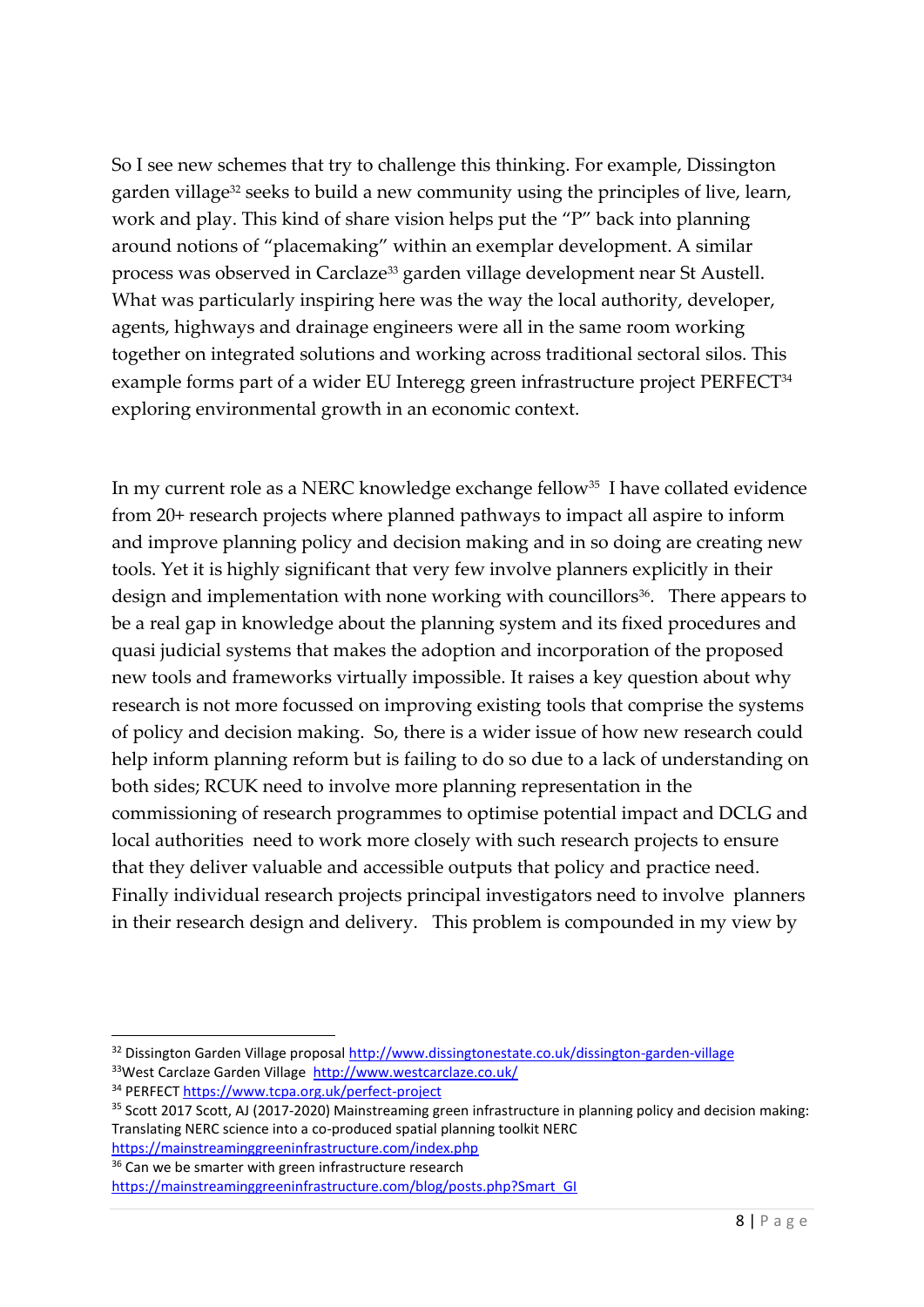the lack of visible planning champions when compared to other built environment professions notably architects<sup>37</sup>.

This disintegrated development problem also persists within many built environment programmes. In my past role(s) as a programme manager of masters planning programmes set within wider built environment schools I am mindful of the silos that exist across the different built environment courses therein which is far more entrenched that what is current experienced in practice. This then perpetuates the culture wherein planning, real estate, architecture, building construction and architectural technology have their own identity and core with only limited cross discipline interaction. The main barriers seem to be the established mindsets of programme managers and the shift to large credit modules meaning that priority subject areas are chosen. Such narrow thinking is then fed into the newly emerging wave of built environment professionals.

One of my chief complaints here was the lack of any shared built environment foundation across the different accredited programmes so that people could see areas of convergence and synergy and it is this specialisation that tends to exacerbate the planning problem in my view. This is where the results of the Farrell review<sup>38</sup> are so key; and which in itself should be a key source of evidence for the Ravenscroft Review. This also raises the issue of the number of separate professional bodies out there that give accreditation. This is fine and most necessary for sure, but they do tend to champion their own silos rather than unite to present a coherent voice about the kind of integrated built and natural environment we need. A cross body drawn from representatives across these institutes would be a good way to start moving away from the silos.

#### **Recommendations:**

- 1. There needs to be better diagnostics of the problems with delivering planning. This is more than simply compiling an evidence base. It is how such information is assessed and integrated. The medical analogy is key here in that we need special case reviews where all the specialists come together to look at the evidence rather than in silos. An agreed treatment plan stands the best chance.
- 2. My own work at the intersection of spatial planning and the ecosystem approach is rare and this suggests that we need a uniting theoretical

<sup>&</sup>lt;sup>37</sup> This is only my emerging findings from a relatively quick and dirty exploration of research projects and practice needs. See this output for some evidence[. https://mainstreaminggreeninfrastructure.com/outputs](https://mainstreaminggreeninfrastructure.com/outputs-page.php?GI-Challenges)[page.php?GI-Challenges](https://mainstreaminggreeninfrastructure.com/outputs-page.php?GI-Challenges)

<sup>38</sup> <http://farrellreview.co.uk/> accessed 5<sup>th</sup> November 2017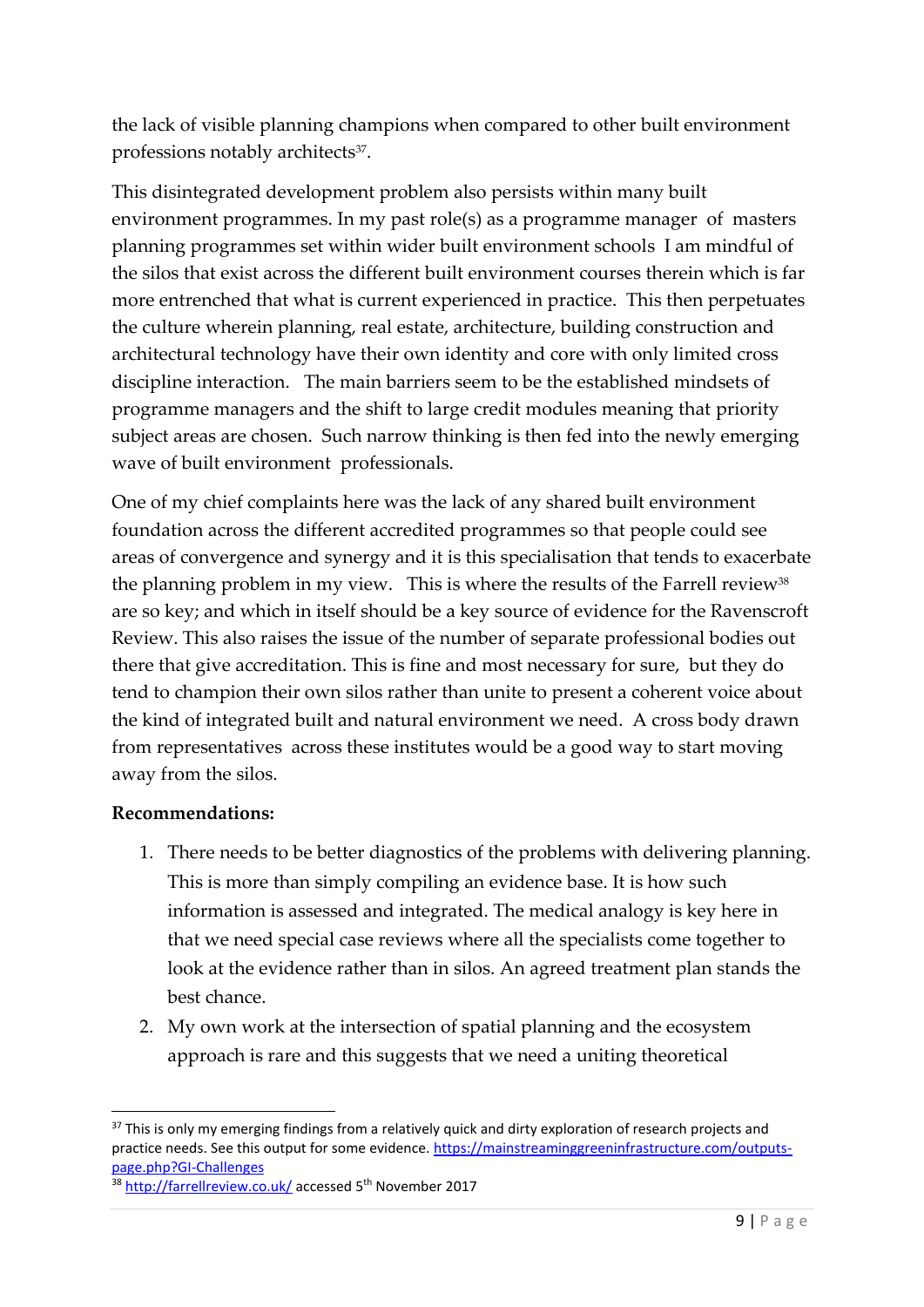framework that can help inform practice. Academics need to focus on this aspect to help drive integration through a theory that is accessible and operational.

- 3. Moving away from one dimensional views of planning delivery in terms of housing or environment to embrace a more joined up approach. Here the concept of placemaking becomes critical as a foundation to lay the core components of a new and fit for purpose planning system.
- 4. The disintegration is also caused by the rather technocratic language that each discipline or profession likes to use, Developing a shared language using IT tools that enable people to better interact with plans helps people see the bigger picture particularly where interdependencies and synergies lie.

### **3. Where has Strategic Planning gone.**

The abolition of regional planning was a retrograde step by Eric Pickles and the Coalition government based on policy based evidence with view that the planning system was broken<sup>39</sup>. There was a failure to capture the lessons from regional planning and, in particular, where it did add value to the planning system. Work we undertook within our rural urban fringe project captured the lessons learnt from all the strategic planners in the West Midlands<sup>40</sup>. This capturing of institutional capital is rare in todays world of voluntary redundancies and staff restructuring and often the lessons learnt lie buried in the experience staff that leave agencies. The abolition of the tool of regional spatial strategies is one thing but the abolition of the regional layer of planning itself has, in my view, been disastrous. What we see now is a hotch potch of activity that relates to region. Some under the banner of combined authorities; some under the local enterprise partnerships and some under the duty to cooperate. This back door and back window use of regional planning breeds disintegration and also fuels inconsistency. This is made worse by the economic primacy that then fails to capture strategic planning issues like climate change,

<sup>&</sup>lt;sup>39</sup> Open Source Planning Conservative party 2010 : p1

[https://www.yumpu.com/en/document/view/43517875/open-source-planning-green-paper-the-conservative](https://www.yumpu.com/en/document/view/43517875/open-source-planning-green-paper-the-conservative-party)[party](https://www.yumpu.com/en/document/view/43517875/open-source-planning-green-paper-the-conservative-party)

<sup>40</sup> Scott AJ (2011) Capturing Institutional memory: the case of the rural-urban fringe workshop Tripwire p11 March/April 2011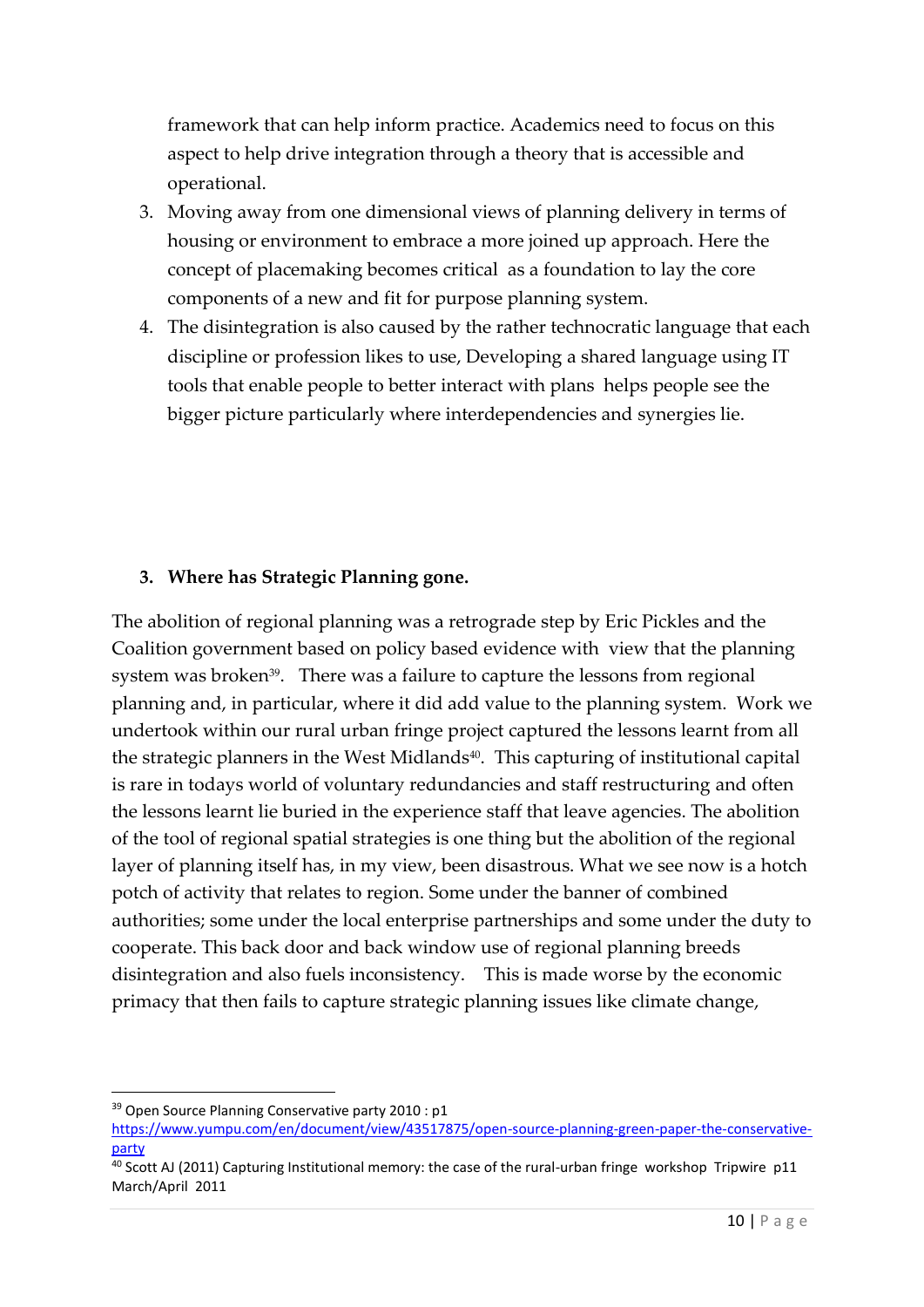biodiversity, energy and water management and all undertaken in the complete absence of an overall strategic spatial plan.

In this free for all we see the national government narrative for economic growth and housing trump all else. Under the guise of localism a narrative is developed that enabled local communities to take back control. This is illusory as national government still dictate the kind of localism that is allowed. Using tools such as (economic) viability (NPPF: par 176) this restricts the wider consideration of other matters if they affect economic profitability.

The replacement measure of the duty to cooperate is not adequate for regional planning matters of strategic importance. Currently housing dominates the duty to cooperate discourse as housing market areas are wider that local authorities. Thus they need to cooperate to agree housing targets and to calculate their own assessments of need. This has recently changed with the development of a universal method for calculating such need which is to be welcomed although the precise metrics are yet to deal effectively with the different spatial issues affecting England<sup>41</sup>. In the absence of any regional tier the man agent of the duty to cooperate becomes overtly political and housing focussed. This leaves other issues on the margins which originally would have been part and part of a regional tier. My only observation here is that the boundaries for regional planning are often artificial and geographically irrelevant for planning purposes. In (Scott 2013: Scott et al 2013) I argue for regions to be defined naturally using river catchments thus requiring different authorities to work together on a range of issues that have both spatial and functional coherence.

The current planning system is being driven through the NPPF and treasury with central dictates then being translated through the messy governance regimes we now have created. In my view there is a need to rebuild the NPPF in line with the recommendations of the CLG select committee NPPF report 2 years<sup>42</sup> on to support sustainable development goals.

### Recommendations.

The regional level of planning needs to be formally recognised with important implications for the way the NPPF is designed and delivered. In essence my argument supports the need for a plan led system that works down from the national to the regional to the local to the neighbourhood and which crucially operates like an accordion where it is opened up to the appropriate scale you are

 $41$  Another reason for the need to develop a spatial planning framework.

<sup>&</sup>lt;sup>42</sup> CLG select committee report NPPF 2 years o[n http://www.parliament.uk/business/committees/committees](http://www.parliament.uk/business/committees/committees-a-z/commons-select/communities-and-local-government-committee/inquiries/parliament-2010/national-planning-policy-framework/)[a-z/commons-select/communities-and-local-government-committee/inquiries/parliament-2010/national](http://www.parliament.uk/business/committees/committees-a-z/commons-select/communities-and-local-government-committee/inquiries/parliament-2010/national-planning-policy-framework/)[planning-policy-framework/](http://www.parliament.uk/business/committees/committees-a-z/commons-select/communities-and-local-government-committee/inquiries/parliament-2010/national-planning-policy-framework/) see also House of Lords built environment committee report.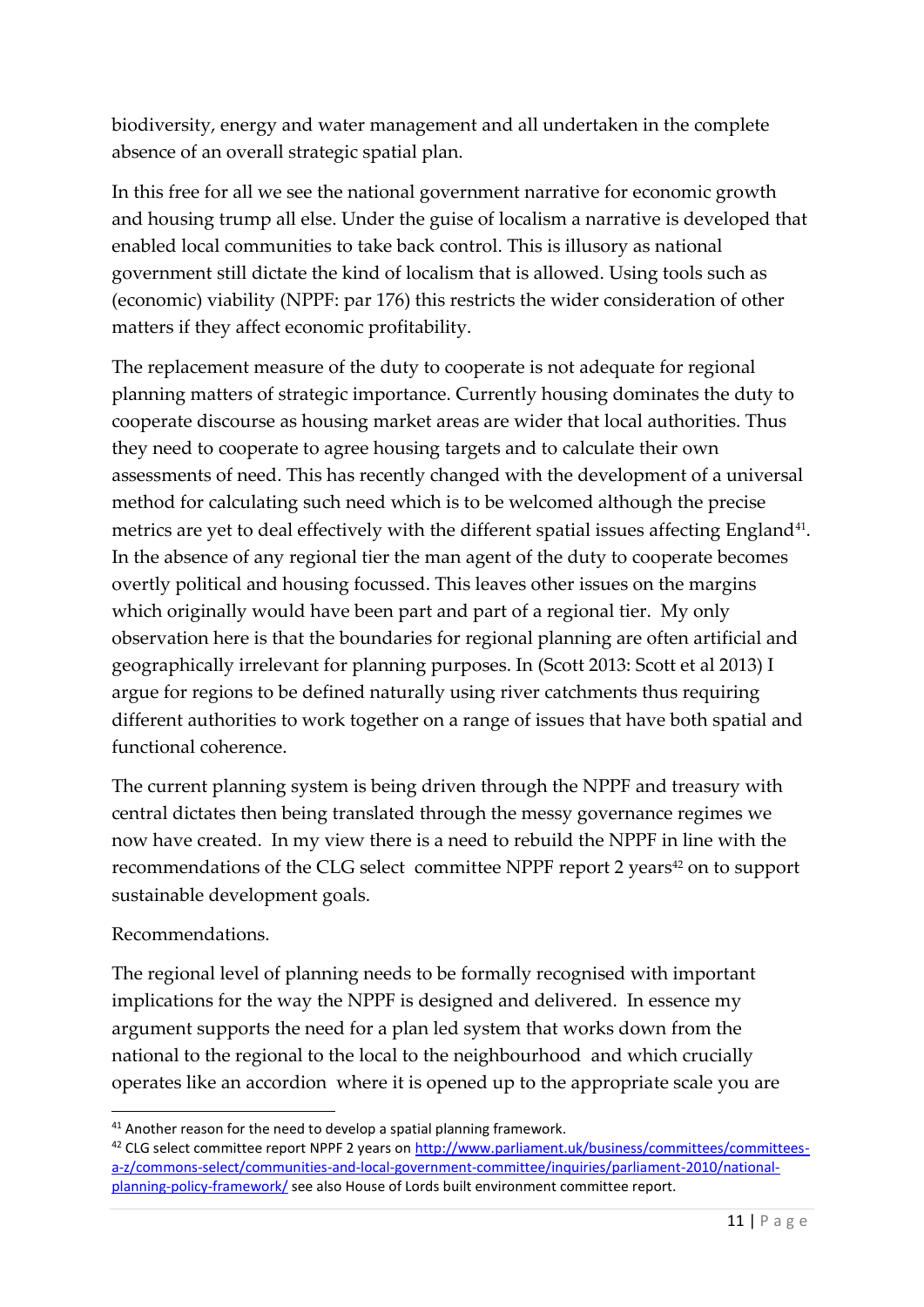working at. Thus the plan needs to built around the overall spatial vision and plan at the national level within which key principles are developed. These principles are then operationalised at the regional level within a series of strategic issues leaving the local and neighbourhood plans to be developed in response to more local needs and issues. This system is different from the current in one further respect. There is a two way flow of information to inform plans (thus keeping the accordion in tune). Currently we have the NPPF dictating too much detailed policy on the ground (for example if there is no 5 year land supply). This can all too easily conflict with the thrust of the local plan. My argument is that there is a need for regional plans to help tackle strategic issues that go beyond individual local authority borders. (housing , employment, climate change, biodiversity). This can be one by seconding planners from constituent authorities perhaps linking into a comprehensive combined authority layer (pragmatically but not ideally speaking) to create frameworks for local plans. The current spatial planning framework being prepared by greater Manchester is kind of the output I have in mind<sup>43</sup>.

#### **4. Poor use of decision support tools**

A lot of planning policy makes use of decision support tools<sup>44</sup>. Here the family of impact assessments are particularly important<sup>45</sup>. However, they are often viewed as hurdles to overcome or part of a box ticking culture. Recent govejrment responses have also attacked them for always being wrong<sup>46</sup>. This reflects a widespread corruption and misunderstanding of their usage and role in planning (ie through the assessment of plans, policies, programmes and projects PPPP). Ideally they should be used to help shape a PPPP process and preferred option. Through a systematic consideration of their impacts across a range of alternatives a preferred option can be selected. This evidence based policy assessment is a clear goal; ideally shaped through effective public participation process. The key is that the impact assessment runs alongside the PPP creation informing the stages. This artificial separation into a plan and SEA for example is counterproductive. It should be embedded as an integral part of a plan or planning application. Proportionality should then intervene to decide what kind of impact assessment is necessary.

<sup>&</sup>lt;sup>43</sup> Greater Manchester Spatial Framework <https://www.greatermanchester-ca.gov.uk/GMSF>

<sup>44</sup> Decision support tools are tools that are able to use evidence and through their analytical processes provide outputs that enable choices to be made. They do not provide answers but rather assess impacts of particular alternatives. The choice is down to the user.

<sup>45</sup> Regulatory Impact Assessments, Strategic Environmental assessments, Environmental impact assessments <sup>46</sup> Jacob Rees Mogg The World Tonight 6 December 2017 Radio 4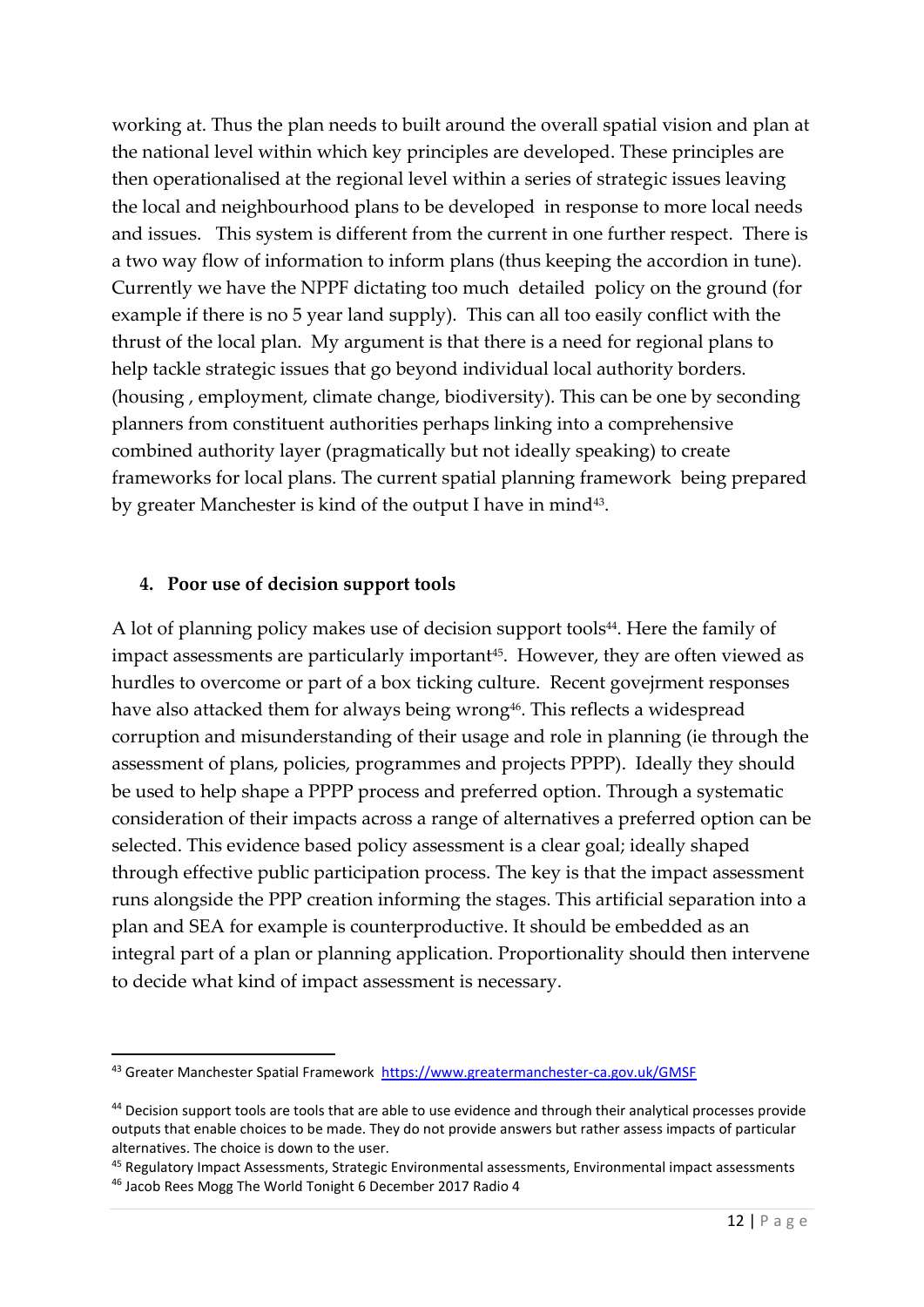However, the reality of impact assessment use is often very different. In some cases they can be used politically to confirm and justify a policy or decision that has already been made. Here the illusion of a process corrupts their value and leads to policy based evidence. A good example of this is the way Eric Pickles undertook a SEA retrospectively some 2 years after the abolition of regional spatial strategies. The SEA was not worth the paper it was written on as the decision not only had already been made but the institutional structures had bene abolished.

This leads to the second issue with impact assessments in that for many large projects massive SEA reports get produced sometimes involving millions of pieces of paper (eg. HS2) thus making it an nightmare for effective scrutiny within traditional consultation periods. Cynics might argue that the explosion of material is for that obfuscation. If we give word limits for our students for assignments why are there not word limits for SEA to prevent obfuscation through such voluminous reports.

Another key decision support tool is public participation. At present the planning system is predicated upon confrontation and objections. People are asked to make representations on a given PPPP. The current government approach to public participation seems to be to reduce/stream line it reflecting a view that the public are a nuisance and often frustrate plans or developments thus causing delay. This observation may be correct but the intervention to reduce it does not address the cause. It reflects a failed diagnostic which needs better public engagement at the outset of projects rather than the current trend to consult after decisions have already been made.

Many local authorities fail to invest in upfront consultations and engagement due to cost and resource issues and thus use the web as a cheap proxy. This is not participation but simply consulting. Such approaches are a false economy as this fails to account for the extra time and cost later on in the plan making stages when objections and protests start. I would argue that we need to build more deliberative and iterative processes into a given PPPP process. Here the local plan is absolutely key and it should be the linchpin of the authority documents given its statutory function for land use planning over the next 25 years. In our ESRC project participology<sup>47</sup> we developed a board game approach to participation to change the way the public engaged with issues. This proved very successful and has been used to help shape local and landscape scale plans in the South Downs, Adelaide and

<sup>47</sup> Participology<http://www.participology.com/>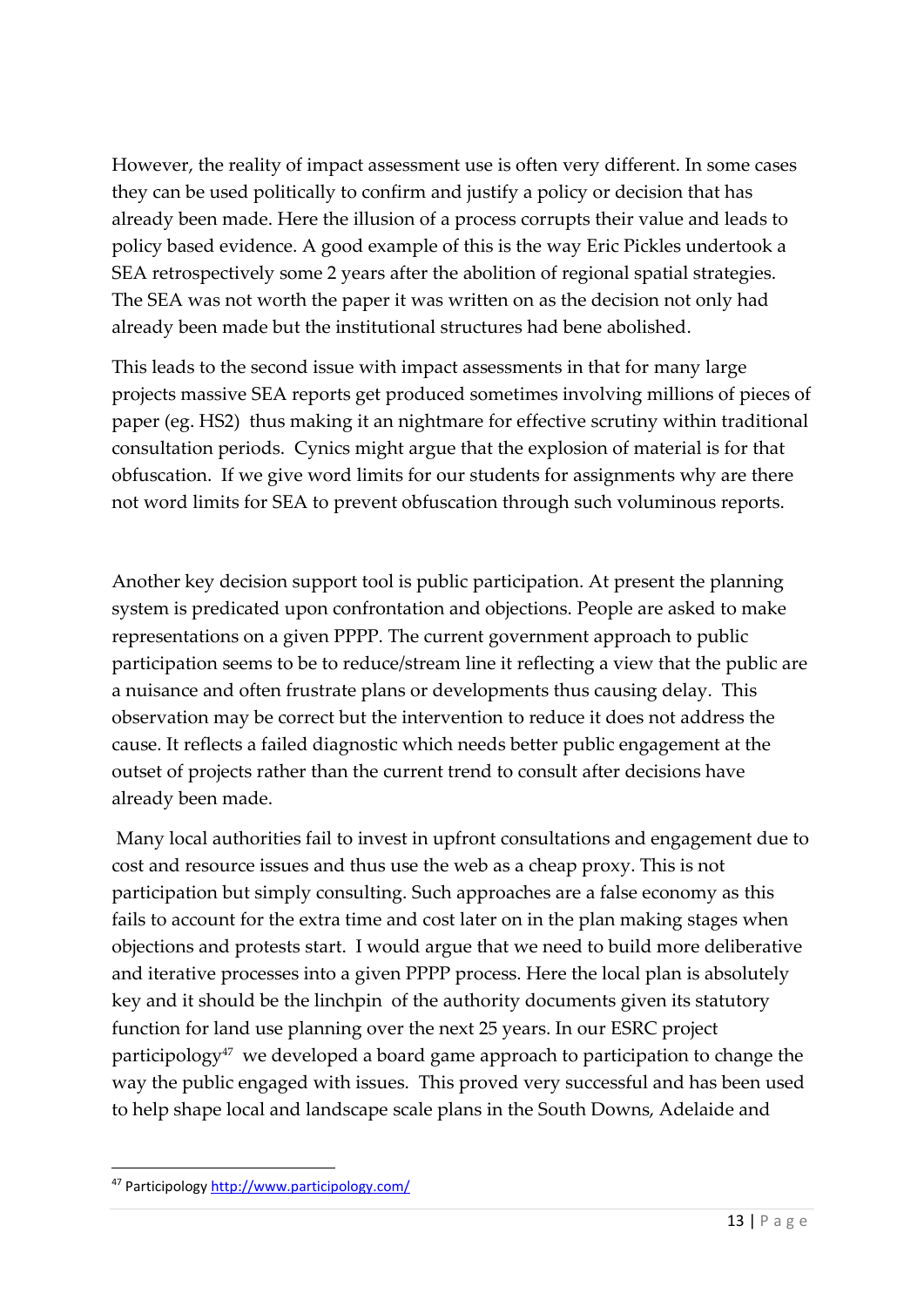Flanders $^{48}$  . Work that has been done as part of the Dissington Garden village $^{49}$ proposal also shows how by using codesign a plan can be more effectively owned by the publics who might benefit from them. Here we ned to champion and value the process and outcomes that can emerge from effective public participation exercises. In recognising that we need to understand where we currently fail in the way we engage<sup>50</sup>.

Indeed from our assessment of practice we devised some core principles that might be useful to employ<sup>51</sup> (Clarity, Inclusivity, Appropriateness, Timing, Informing, Bounding, Effective, Recording, So What). It is also worth recognising that public participation can actually build social capital and capacity for working with local communities and thus produce powerful outcomes. In research I undertook for the Scottish government<sup>52</sup>, I was able to unpack an exemplar project that had enabled local communities to co-develop and deliver landscape strategies for National Scenic Areas in Dumfries and Galloway. The reason it worked so well was that the 2001 foot and mouth outbreak had enabled the project officer to spend much more time working with these communities up front to get their views and build trust and to then work with them to co-design and thus own the strategy. In normal times she would have had numerous farmers to visit and by her own admission would not have achieved such positive outcomes. Ironically this lesson rarely gets used in practice now as many professionals see the public participation aspect as a hurdle to overcome or a box to tick with meagre budgets.

My view is that we fail to get the potential from decision support tools because of the poor way that they are being used. This is exacerbated by the disintegrated development described earlier. In so doing we neglect other decision support tools that can help deliver better outcomes; we fail to recognise the value of ecosystem assessments, social impact assessments for example. We need a more positive dialogue with publics. A recent workshop I attended in Edinburgh looked how to mainstream green infrastructure into social housing provision and delivery<sup>53</sup>. This

[http://www.dissingtonestate.co.uk/sites/all/themes/dissington/video/Dissington%20Garden%20Village-](http://www.dissingtonestate.co.uk/sites/all/themes/dissington/video/Dissington%20Garden%20Village-%20Enquiry%20By%20Design-SD.mp4) [%20Enquiry%20By%20Design-SD.mp4](http://www.dissingtonestate.co.uk/sites/all/themes/dissington/video/Dissington%20Garden%20Village-%20Enquiry%20By%20Design-SD.mp4) note the involvement of the Princes Foundation

 $52$  Scott (2011) Beyond the conventional: meeting the challenges of landscape governance within the European Landscape Convention; Journal of Environmental Management 92 (10), 2754-2762 53 Working across boundaries and professions to deliver transformational change:

<sup>48</sup> Participology case studie[s http://www.participology.com/case-studies.php](http://www.participology.com/case-studies.php)

<sup>49</sup> Dissington Garden Village Enquiry by Design

<sup>50</sup> Scott A.J (2002) Assessing public perception of landscape: the LANDMAP experience, Landscape Research, 27 (3) 271-295

<sup>51</sup> Core participatory principles<http://www.participology.com/citizen-principles.php>

<https://mainstreaminggreeninfrastructure.com/blog/posts.php?SNH-socialhousing-greeninfrastructure>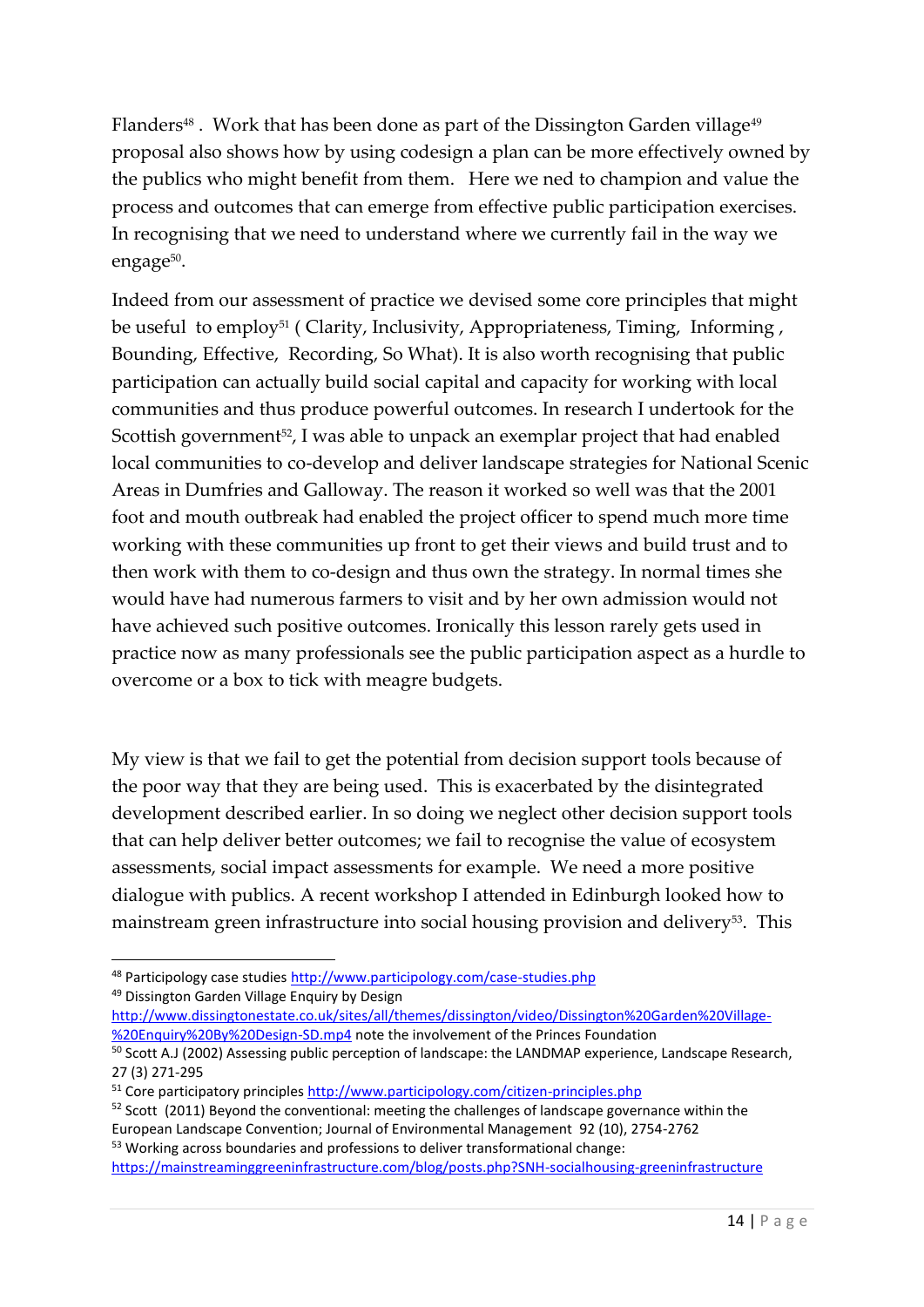in itself was a useful way of exploring a neglected interface in planning policy and practice but what was transformational for me was that the audience involved built and natural environment professionals from national, regional and local agencies , project officers, tenants, developers, building control; people that rarely talked to each other,. The managed "safe" space of this workshop enabled a really rich and productive dialogue to emerge with social learning on all asides that actually led to immediate positive actions. But it also enabled improved understandings of different viewpoints. This type of process worked well and in my mind all too often people congregate in their silos to advance their views without engaging with diverse and conflicting viewpoints. Indeed, they often dismiss opposing views. The use of safe spaces is lacking in the planning system as all too often the decision making process has already started and people have not been engaged earlier enough. The current preapplication process has potential to deliver this kind of outcome but doesn't in its present guise and particularly where payment is required. This needs reform.

This kind of thinking needs to be captured in the way PPPPs are developed and publics are engaged. Using latest technology to show the results of decision support tools enables people to better understand the implications of particular courses of action and thus start to have meaningful discussions about the kind of places we want.

## **Conclusion**

The planning system is not broke; rather it is currently being bound by the way policy and practice are disintegrated. We lack a comprehensive vision about the kind of planning we want set within a spatial planning framework. Planning is currently an activity that is manipulated into other agendas and practices ; cherry picked to support economic growth or housing . This lack of vision co developed across the built and natural environment professions is tragic. It allows planning to be abused and renders many planners impotent in the face of a hostile government, media and public.

Equally academics have retreated into their own silos and rarely put their head above the parapet to criticise the current direction of travel of planning. This is compounded by the lack of any coherent work to translate planning theory into effective practice and delivery.